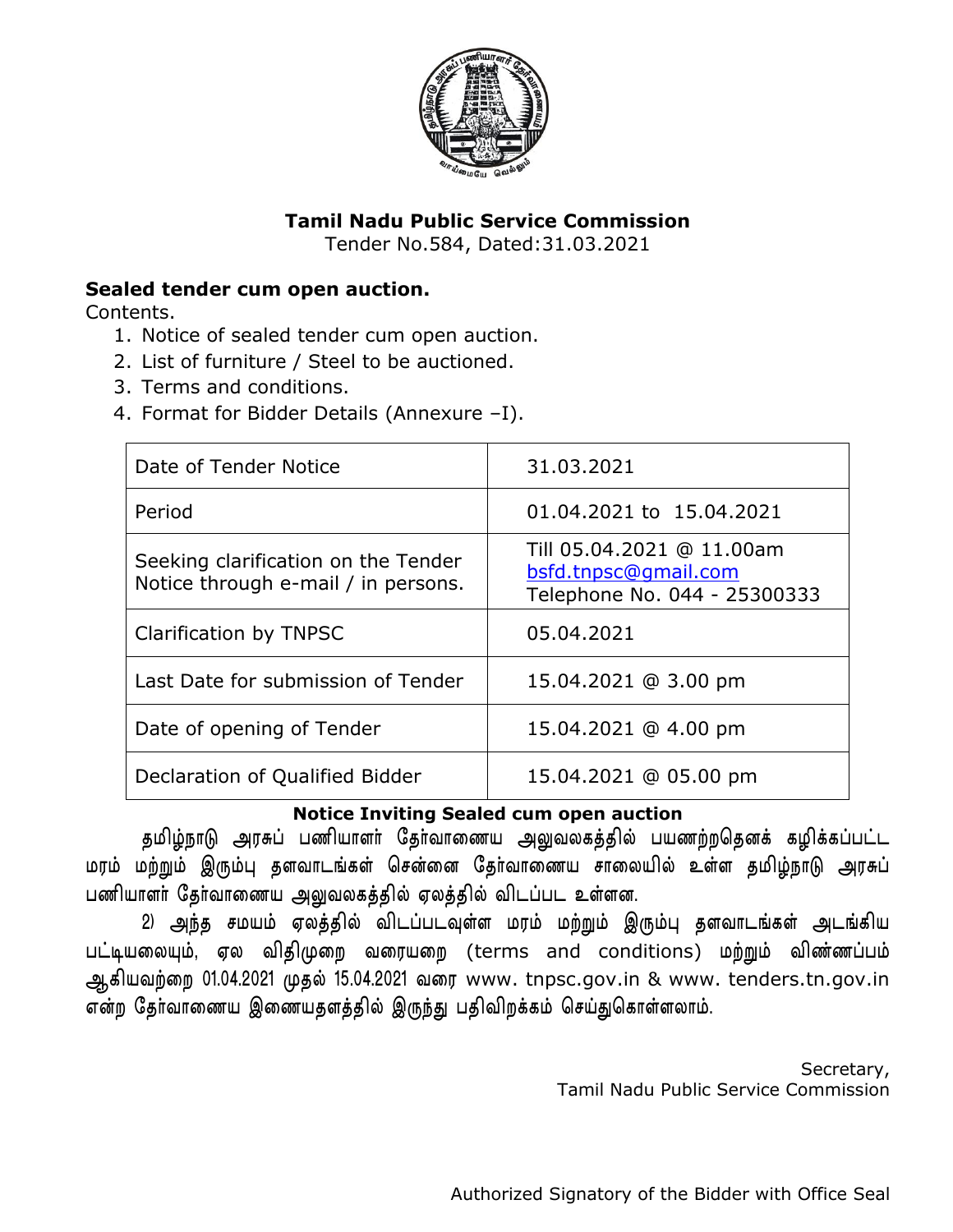| S.NO | <b>NAME OF THE ITEMS</b>      | <b>NUMBER OF</b><br><b>ITEMS</b><br><b>APPROXIMATELY</b> |
|------|-------------------------------|----------------------------------------------------------|
| 1.   | Wooden Table with draw        | 31                                                       |
| 2.   | Wooden Table without draw     | 52                                                       |
| 3.   | Wooden Tee boy                | $\mathbf{1}$                                             |
| 4.   | Wooden Chair (with arm)       | $\mathbf{1}$                                             |
| 5.   | Wooden Chair(without arm)     | $\mathbf{1}$                                             |
| 6.   | Wooden Chair (Netted)         | 62                                                       |
| 7.   | Wooden Box                    | 16                                                       |
| 8.   | Wooden Sofa                   | $\mathbf{1}$                                             |
| 9.   | Wooden Sofa Chair             | 6                                                        |
| 10.  | Wooden Bureau                 | $\overline{7}$                                           |
| 11.  | Wooden Rack                   | 9                                                        |
| 12.  | <b>Computer Rolling Chair</b> | 49                                                       |
| 13.  | <b>Computer Chair</b>         | 31                                                       |
| 14.  | <b>Computer Table</b>         | 12                                                       |
| 15.  | <b>Steel Table</b>            | $\overline{4}$                                           |
| 16.  | Steel Table (Wooden Top)      | 21                                                       |
| 17.  | <b>Steel Bureau</b>           | 11                                                       |
| 18.  | <b>Steel Rack</b>             | 23                                                       |
| 19.  | Steel 'S' Type Chair          | 21                                                       |
| 20.  | <b>Steel Box</b>              | 15                                                       |
| 21.  | Miscellaneous                 | --                                                       |

# I. **List of Furniture / Steel to be auctioned**

# **II. Eligibility:**

Should have valid PAN number and GST Numbers for their firms

### **III. Terms and Conditions**

- 1. The listed condemned articles would be sold through sealed tender cum open auction Programme.
- 2. The bidder will be allowed to impact the articles to be auctioned from 01.04.2021 to 15.04.2021 kept at the office of the Tamil Nadu Public Service Commission, TNPSC Road, Chennai - 600 003.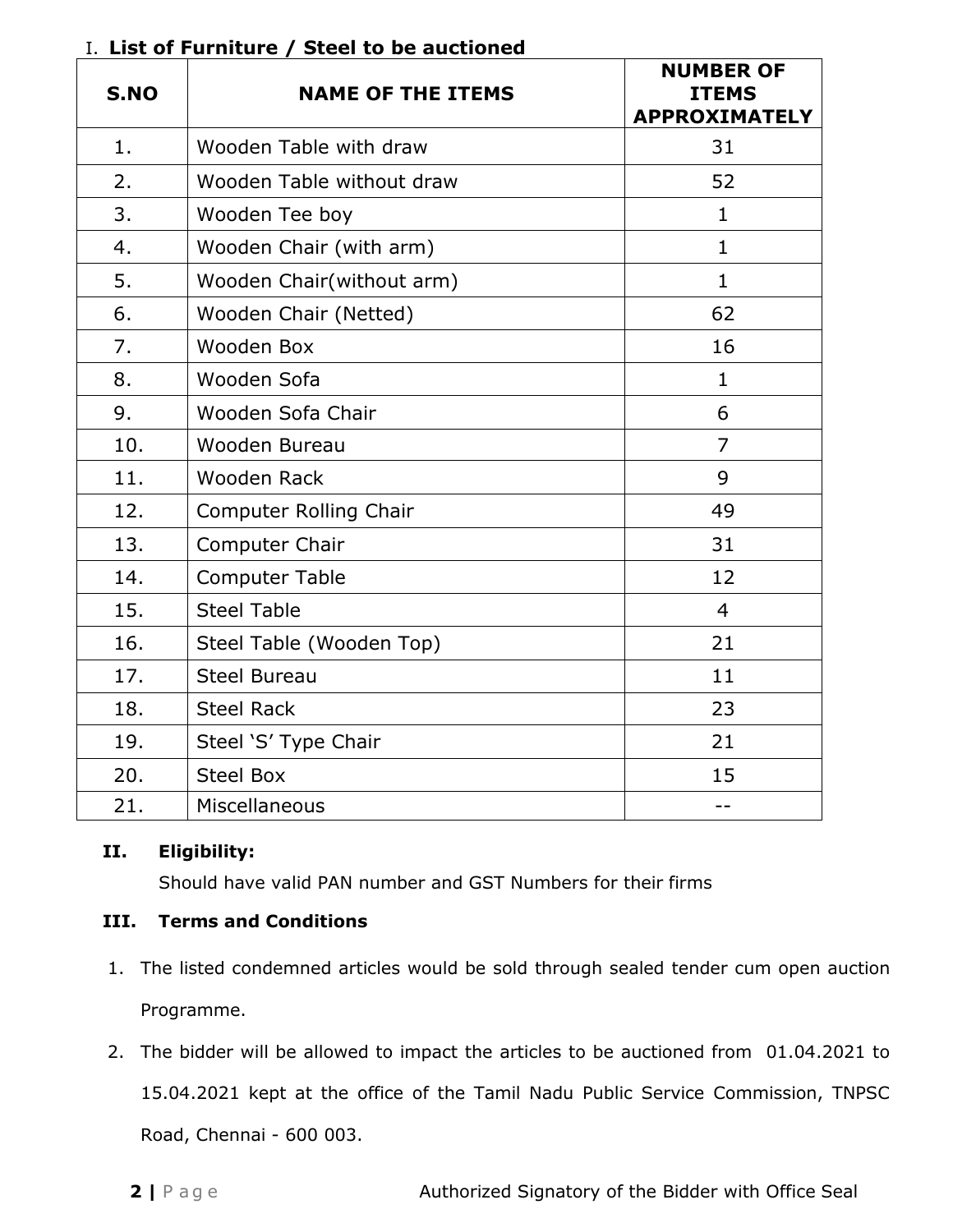- 3. The participants should submit their rate in the format given. The duly filed application forms enclosing a Demand Draft for Rs.5000/- as a EMD drawn in favour of " The Accounts Officer, Tamil Nadu Public Service Commission, Chennai - 600 003" kept in a sealed cover should reach on or before 15.04.2021 at 3.00 PM.
- 4. The sealed covers received in time will be opened and the eligible bidders will be short listed and invited for attending the open auction on 15.04.2021. The remaining ineligible participants will not be allowed for attending the open auction programme, and their demand draft and other enclosures will be returned. Sealed Tender covers will be opened in the presence of bidders on 15.04.2021 at 4.00 PM.
- 5. The eligible participants will be allowed to quote the rate over and above the highest bidding amount in the sealed tender.
- 6. The successful bidders should pay the full bid amount at the close of the auction to the Accounts Officer, Tamil Nadu Public Service Commission, Chennai – 600 003. Failure to pay the full amount at the close of the auction will result in forfeiture of the caution deposits and the articles will be auctioned again.
- 7. The Secretary, Tamil Nadu Public Service Commission, Chennai -600 003 has full authority to accept or refuse any bid without assigning any reason. The successful bidder should clear the goods immediately after the receipt of clearance order from the Secretary, Tamil Nadu Public Service Commission, Chennai – 600 003.
- 8. GST on the sale amount will be charged extra and in accordance with the rules in force.
- 9. The successful bidder after paying the full amount with admissible GST will clear the goods in the presence of Under Secretary/S.O, BSFD Section during the office hours.
- 10. The No. of items specified is subject to modification, before the day of auction.
- 11. Auction will be conducted in lot wise (1 items).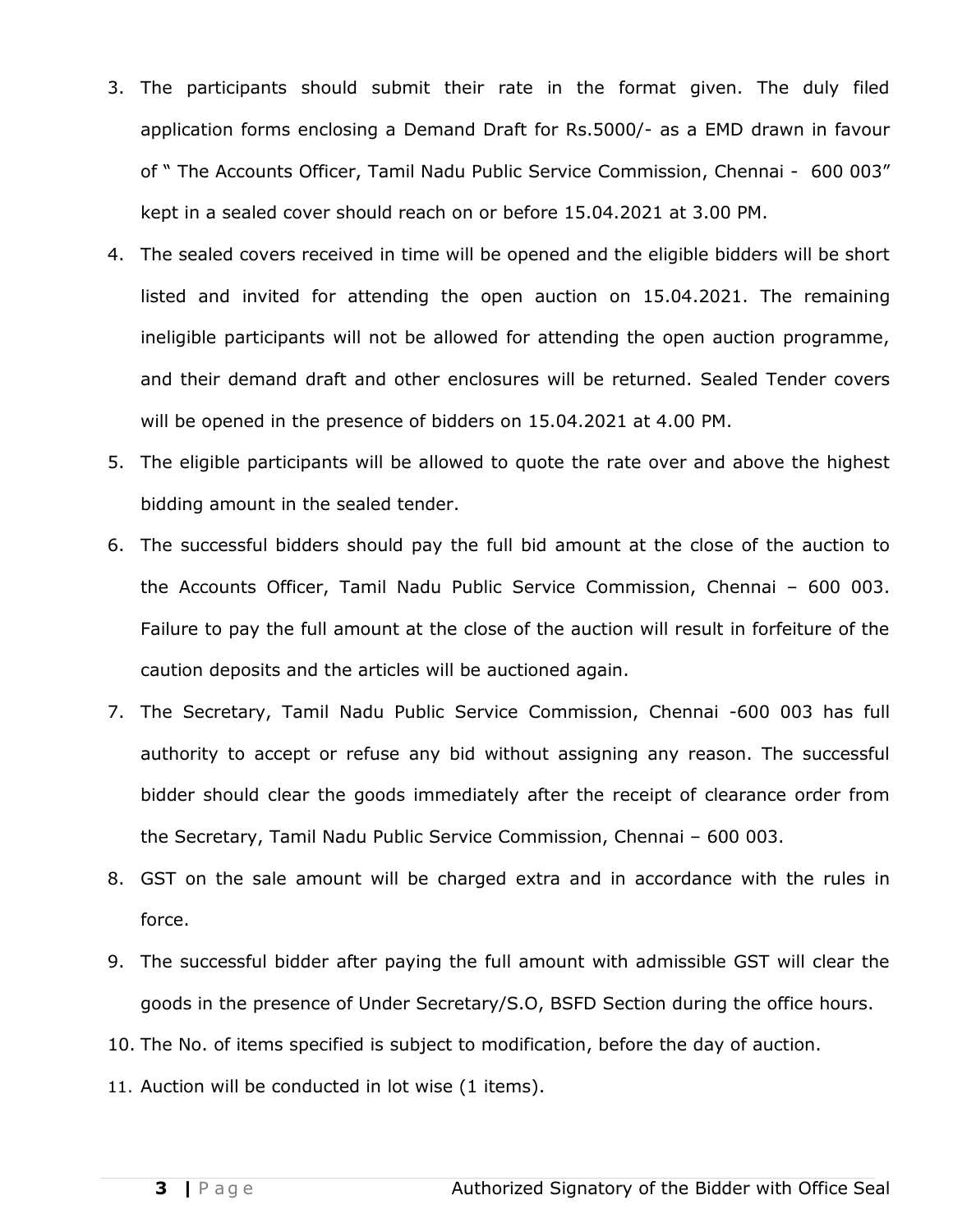#### **IV. Submission of Bids:**

The Financial Bid should contain only Price Bid as in Annexure-I.

#### **V. Evaluation of Bids:**

### **Financial Evaluation and Comparison of Bids**

Financial bid will be opened on the date and time mentioned in the fact sheet at the office of TNPSC .The Bidder with the highest rate would be awarded with the contract, subject to the fulfillment of tender conditions given in this tender documents.

#### **VI. Validity of Bids:**

The bids submitted for this tender shall be valid for 3 (Three) months from the date of submission of tender.

# **VII. EARNEST MONEY DEPOSIT (EMD):**

- 1. Each tender should be accompanied with earnest money of Rs.5,000/- [Rupees Five Thousand only] in form of Draft Draft in favour of the Secretary, Tamil Nadu Public Service Commission,Chennai. Other mode of EMD will not be accepted.
- 2. No concession /exemption regarding deposit of earnest money will be given on any ground what so ever and tenders not accompanied with earnest money will be rejected straightway.
- 3. EMD of the successful bidder will be adjusted in the Security Deposit.
- 4. EMD of all unsuccessful bidders would be released by TNPSC within one month of the bidder being notified as being unsuccessful.
- 5. The EMD amount is interest free and will be refundable to the unsuccessful bidders without any accrued interest on it.

### **VIII. Right to Terminate the Process**

TNPSC reserves the right to annul the Tender Document process, or to accept or reject any or all the Bids in whole or part at any time without assigning any reason and without incurring any liability to the affected bidder(s) or any obligation to inform the affected bidder(s) of the grounds for such decision.

### **IX. Clarifications and amendments of Tender Document**

1. During the process of evaluation of Bids, TNPSC may, at its discretion, ask Bidders for clarifications on their bid. The Bidders are required to respond within the prescribed time frame for any such clarification. In case of non-compliance, their bids will be disqualified and rejected without further notice.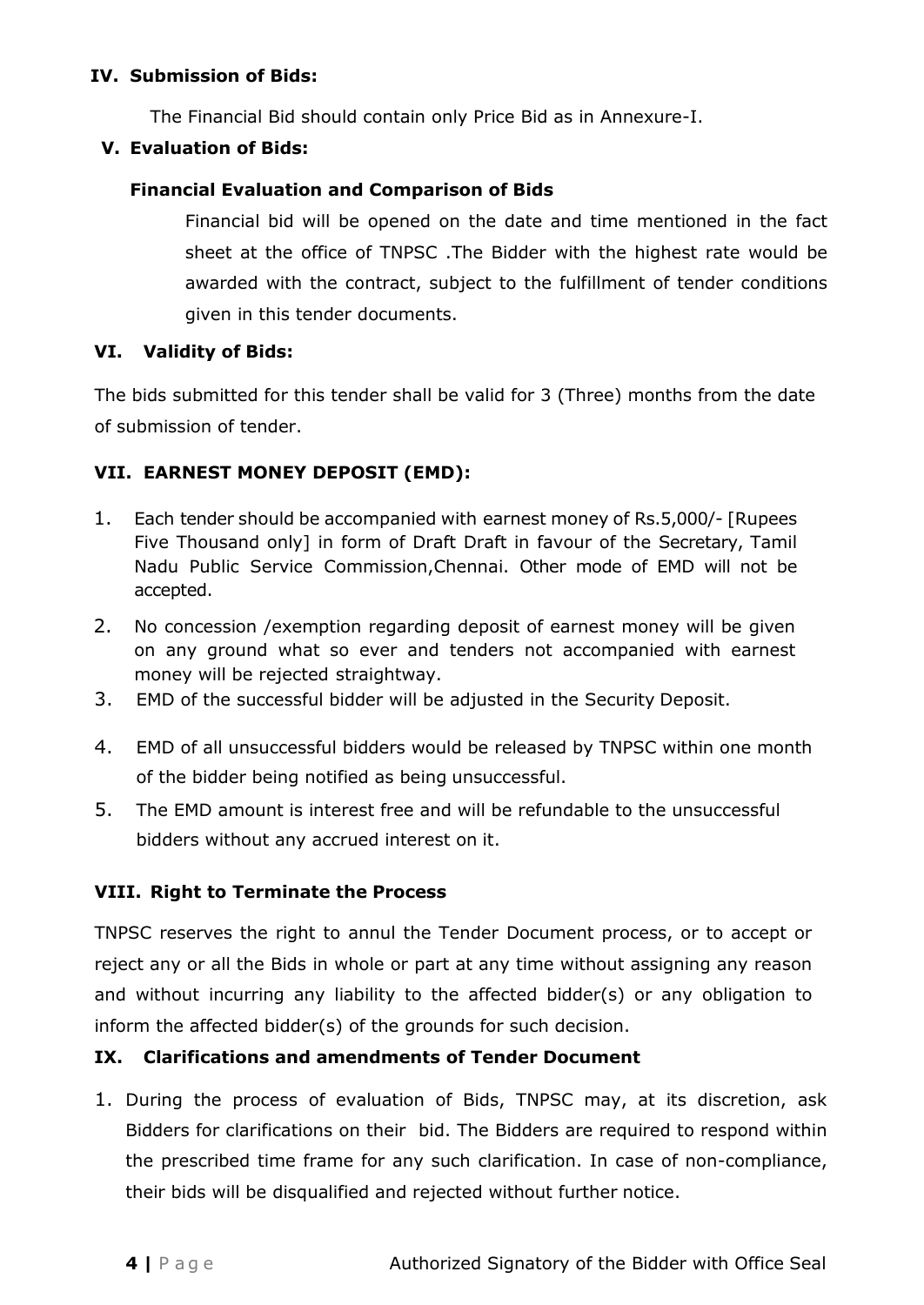# **X. Late Bids**

1. Bids received after the due date and time for any reason whatsoever, shall not be entertained and shall be returned unopened. TNPSC shall not be responsible for any postal delay or non-receipt / non-delivery of the documents. No further correspondence on the subject will be entertained.

#### **Note:-**

- i. Evaluation Committee may, at its discretion, call for additional information from the bidder(s) through email / telephone /meeting or any other mode of communication. Such information has to be supplied within the set out time frame as provided by Evaluation Committee, otherwise Evaluation Committee shall make its own reasonable assumptions at the total risk and cost of the bidders and the bid is liable to be rejected. Seeking clarifications cannot be treated as acceptance of the bid. The bidders shall provide all the necessary documents, samples and reference information as desired by the committee. The bidders shall also assist the committee in getting relevant information from the bidders' references.
- ii. If any of the queries raised by the supplier regarding the tender conditions or related subject will be clarified before the date specified in the fact sheet. If not answered, the Tender condition provided in the Tender document is final and nothing to be clarified.

### **XI. Notification of Award of Contract**

TNPSC will notify the successful bidder in writing that its bid has been accepted and order will be issued within a period of one week.